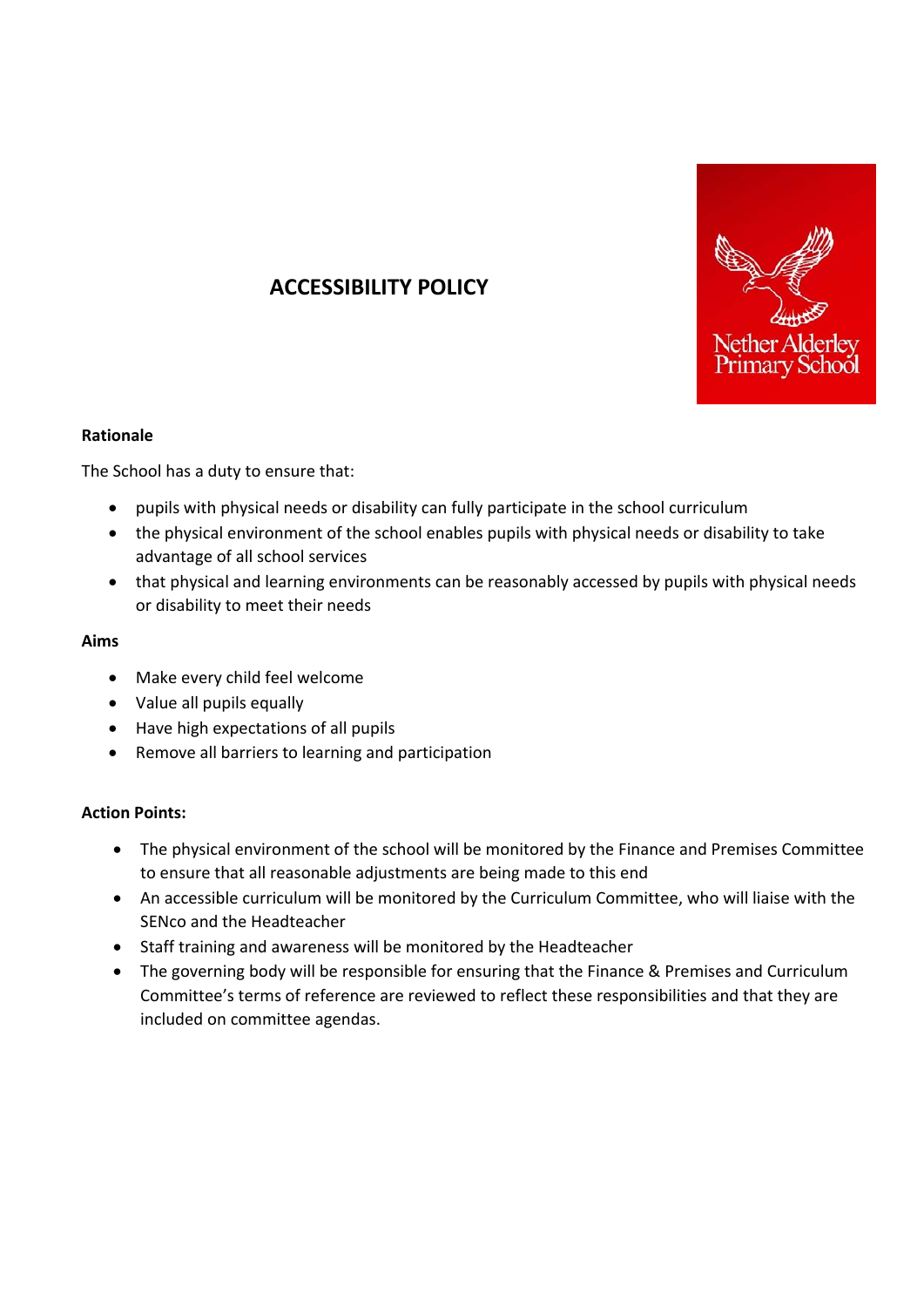## **Broad Guidelines**

Nether Alderley Primary school is committed to providing a fully accessible environment, which values and includes all pupils, staff, parents and visitors regardless of their education, physical, sensory, social, spiritual, emotional and cultural needs. It is committed to challenging negative attitudes about disability and accessibility and to developing a culture of awareness, tolerance and inclusion. The school recognises its duty under the Equality Act 2010 :

- not to discriminate against disabled pupils in their admissions and exclusions, and provision of education and associated services
- not to treat disabled pupils less favourably
- to take reasonable steps to avoid putting disabled pupils at a substantial disadvantage
- to publish an Accessibility Plan.

The school provides all pupils with a broad and balanced curriculum, differentiated and adjusted to meet the needs of individual pupils and their preferred learning styles; and endorses the key principles in the National Curriculum, which underpin the development of a more inclusive curriculum:

- setting suitable learning challenges
- responding to pupils' diverse learning needs
- overcoming potential barriers to learning and assessment for individuals and groups of pupils.

The three areas to be considered in this action plan are:

### *1. Improving Education and related activities*

The school will continue to seek and follow the advice of local authority services, such as specialist teacher advisers and Special Educational Needs officers, and of appropriate health professionals from the local NHS Trusts.

## *2. Improving the Physical environment*

The school will take account of the needs of pupils and visitors with physical difficulties and sensory impairments when planning and undertaking future improvements and refurbishments of the site and premises, such as improved access, lighting, acoustic treatment, colour schemes, and more accessible facilities and fittings.

## *3. Improving the Provision of information*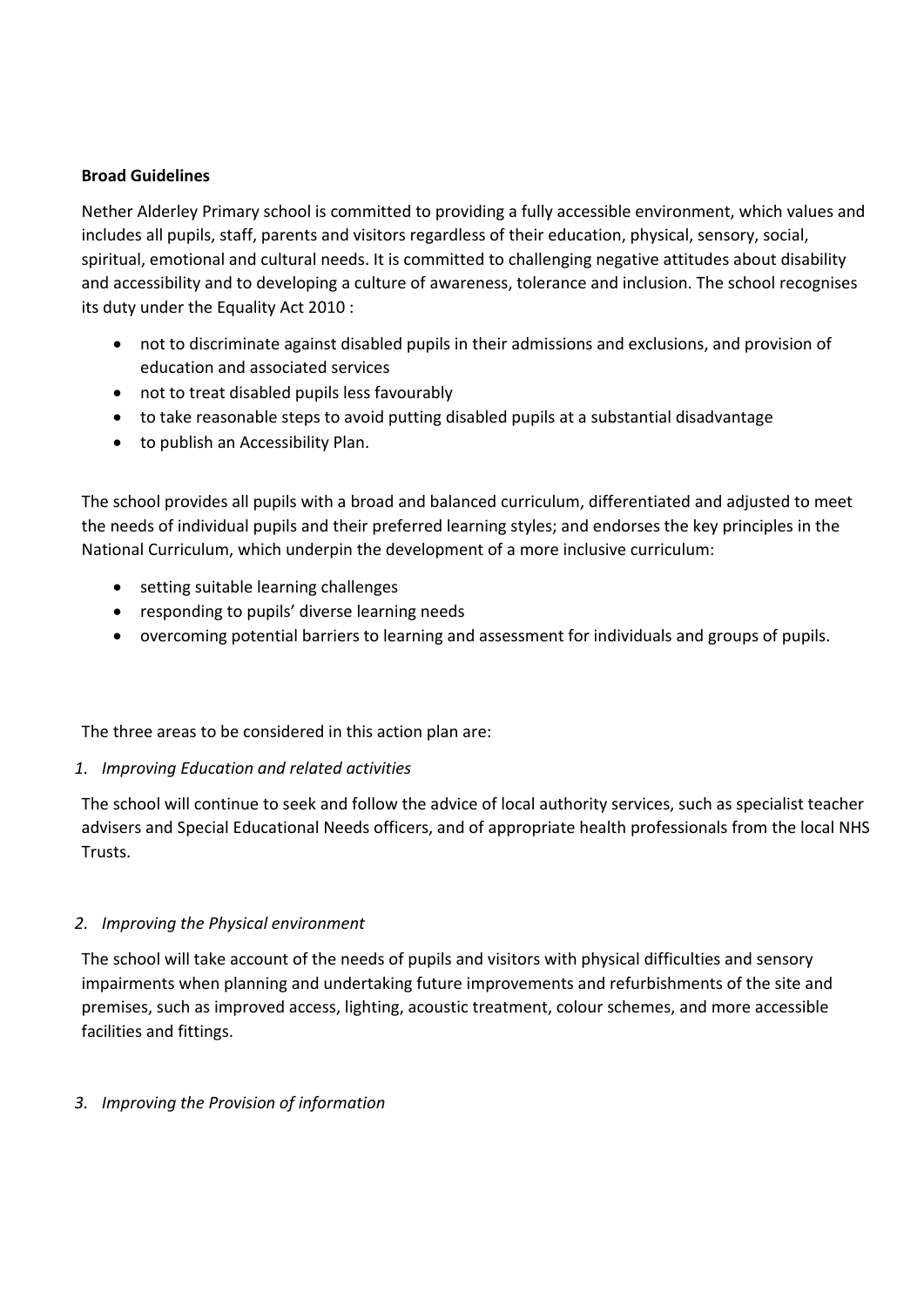The school will make itself aware of local services, including those provided through the local authority, for providing information in alternative formats when required or requested.

We acknowledge that there is a need for ongoing awareness raising and training for staff and governors in the matter of disability discrimination and the need to inform attitudes on this matter.

The school will review practice and will draw up plans as required. The action plans will be reviewed by the relevant committees and staff with a view to improving access for all children.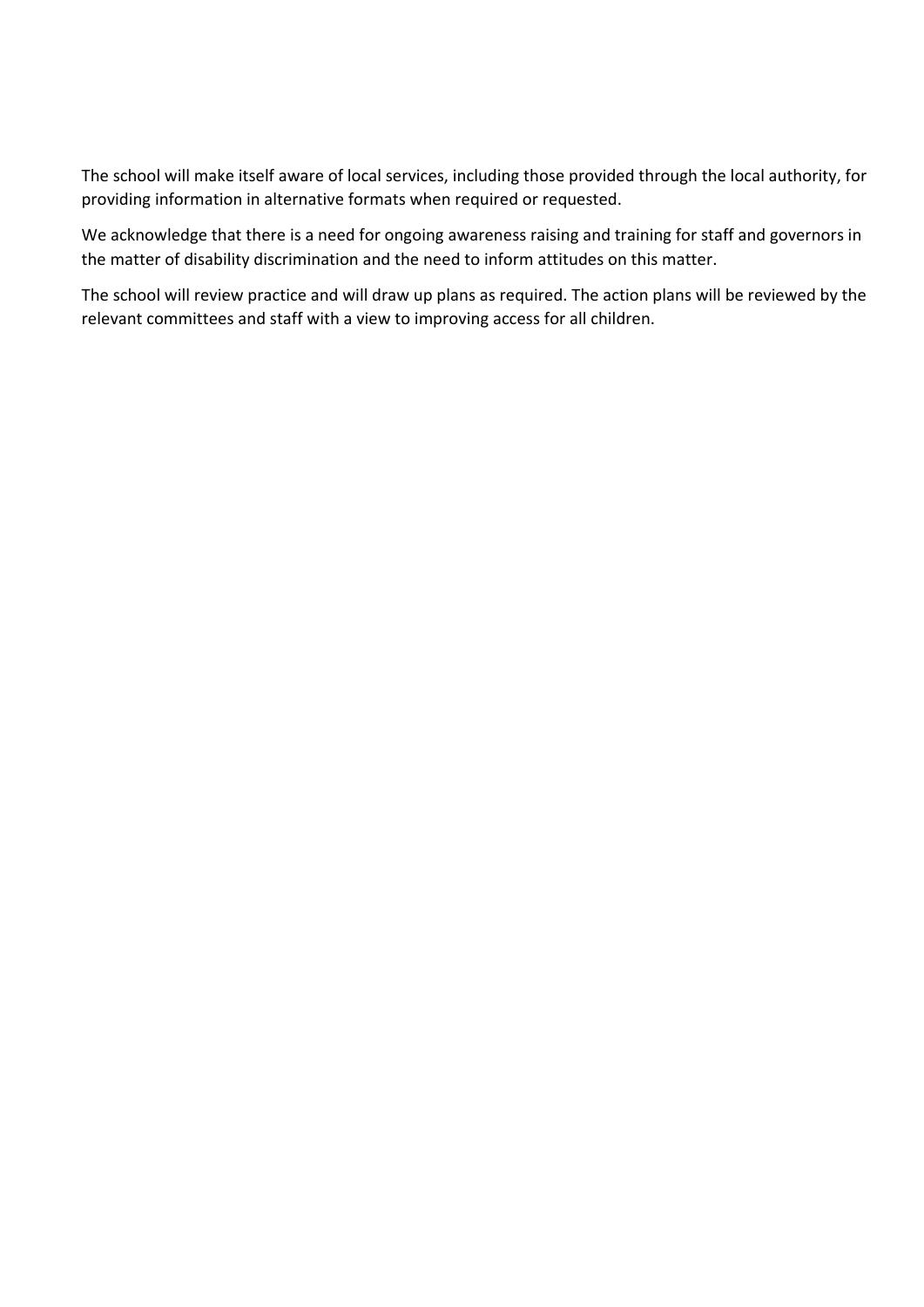

## **ACCESSIBILITY PLAN**

## **Improving the Physical Access at Nether Alderley Primary School**

| Item                                                                                                                                                                  | <b>Actions</b>                                                                                                                                                                                                                                      | <b>Timescale</b>       | <b>Notes</b>           |
|-----------------------------------------------------------------------------------------------------------------------------------------------------------------------|-----------------------------------------------------------------------------------------------------------------------------------------------------------------------------------------------------------------------------------------------------|------------------------|------------------------|
| Accessible car parking to be<br>available for those who require                                                                                                       | -Make parents with disability/difficulty aware of parking<br>options.                                                                                                                                                                               | Ongoing                |                        |
| easy access                                                                                                                                                           | -Use cones to ensure disabled space and upper car park<br>areas are kept clear for those who need to use them                                                                                                                                       | Ongoing                |                        |
|                                                                                                                                                                       | -Repaint disabled parking space                                                                                                                                                                                                                     | August 2018            | Hi-visibility<br>paint |
| To continue to work with<br>outside agencies to establish<br>and address issues with the<br>school building to meet the<br>needs of stakeholders with<br>disabilities | -Attend care plan meetings and annual reviews<br>-Work with Outreach teams to take advice on how to meet<br>lthe needs of different children<br>-Work with school nurse, specialist and medical agencies to<br>meet medical needs of the children   | Ongoing                |                        |
| Rails, ramps, wheelchair<br>accessible doors and a first aid<br>treatment area.                                                                                       | To ensure future improvements to the school building are<br>compliant with DDA rules and regulations and the Equality<br>Act. Access to school is available via the upper car park to<br>those requiring it.<br>Re-paint rails leading to the field | Ongoing<br>August 2018 | Hi-visibility          |
|                                                                                                                                                                       |                                                                                                                                                                                                                                                     |                        | paint                  |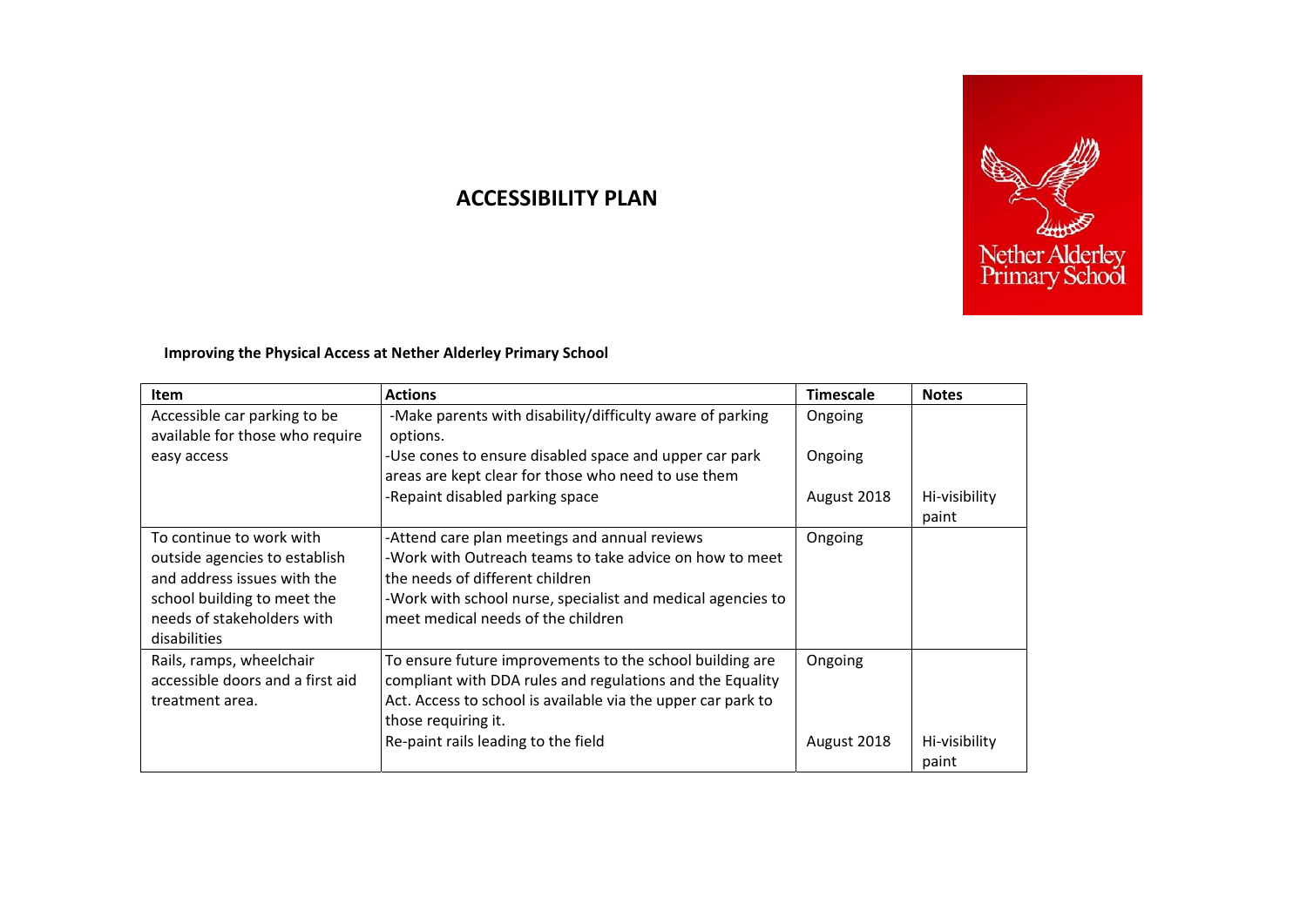## **Improving the Curriculum Access at Nether Alderley Primary School**

| <b>Target</b>                                                                                                                                                        | <b>Strategy</b>                                                                                                                                                                                                                                                                                                               | <b>Outcome</b>                                                                                                                                                                                                                                                                                                                                                            | <b>Timeframe</b>                                            | <b>Notes</b>                                             |
|----------------------------------------------------------------------------------------------------------------------------------------------------------------------|-------------------------------------------------------------------------------------------------------------------------------------------------------------------------------------------------------------------------------------------------------------------------------------------------------------------------------|---------------------------------------------------------------------------------------------------------------------------------------------------------------------------------------------------------------------------------------------------------------------------------------------------------------------------------------------------------------------------|-------------------------------------------------------------|----------------------------------------------------------|
| To ensure ongoing<br>training to provide<br>support for staff in<br>working with a variety<br>of needs.                                                              | -Respond to differing needs in the school<br>by providing relevant training.<br>-Continue to work with outside agencies to<br>support the staff in meeting the needs of<br>the different children.<br>-Ongoing program of CPD for the staff<br>linked to different learning needs e.g ASD,<br>ADHD, SPLD, Speech and Language | -SENCO to be aware of additional needs in<br>school and coming into school and ensure<br>appropriate training is sourced and<br>provided to meet those needs.<br>-Effective liaison with outside agencies to<br>support staff in teaching additional needs.<br>-CPD plan to contain ongoing training to<br>address additional needs in school - SPLD,                     | Ongoing<br>CPD plan<br>produced and<br>reviewed<br>annually |                                                          |
| Develop the use of<br>teaching assistants to<br>deliver intervention<br>strategies to support<br>pupils with different<br>learning, physical and<br>emotional needs. | difficulties.<br>Monitor the effectiveness of current<br>interventions.<br>Engage with emerging new programmes to<br>support the needs of the children.                                                                                                                                                                       | Speech and language, ESBD.<br>Pupils benefit from a range of tailored<br>intervention programmes<br>Staff benefit from training opportunities                                                                                                                                                                                                                             | Ongoing                                                     | Emotionally<br>Healthy<br><b>Schools</b><br>opportunties |
| To ensure all out-of-<br>school activities are<br>planned to be<br>accessible to the<br>whole range of pupils.                                                       | Review all out-of-school provision to<br>ensure compliance with legislation. Staff to<br>be aware of needs of the children when<br>planning trips and visits and put into place<br>strategies to ensure the trip/activity is<br>accessible and all are fully included                                                         | -All out-of-school activities will be<br>conducted in an inclusive environment with<br>providers that comply with all current and<br>future legislative requirements.<br>-All possible measures and adjustments<br>made to ensure that out of school activities<br>are accessible to all.<br>-A range of out of school activities provided<br>that are accessible to all. | Ongoing<br><b>Activities</b><br>reviewed<br>regularly.      |                                                          |
| Classrooms are<br>organised to promote<br>the participation and<br>independence of all<br>pupils.                                                                    | Furniture and equipment arranged to<br>reflect needs of pupils and support the<br>learning process in individual<br>classes/learning spaces both indoors and<br>outdoors                                                                                                                                                      | Adjustments to accommodate the needs of<br>individual pupils will be made in advance so<br>that disruption to curriculum time is<br>minimised.                                                                                                                                                                                                                            | Ongoing                                                     |                                                          |